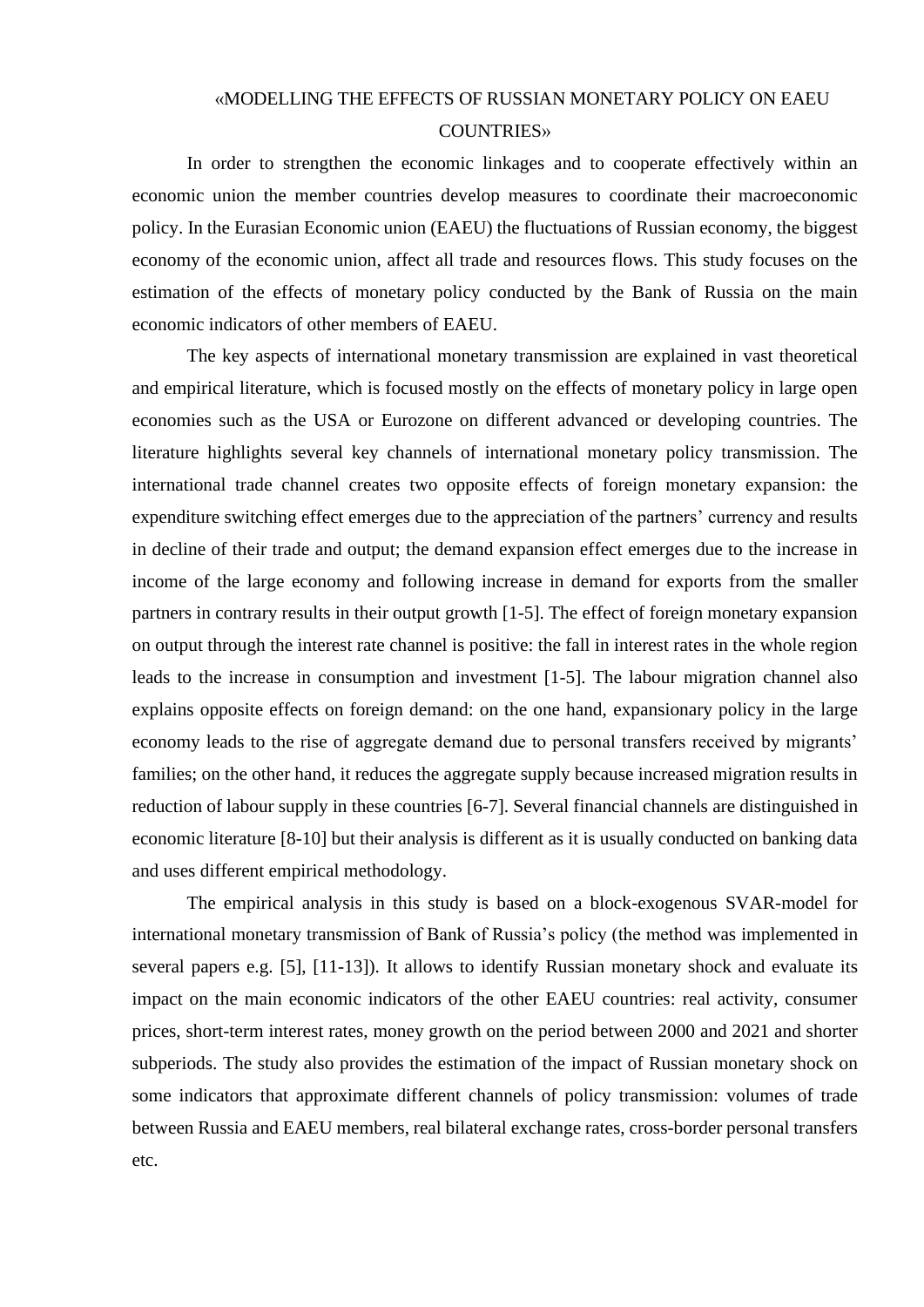The empirical results show that contractionary monetary shock in Russia is transmitted to EAEU primarily through the money markets: it causes the increase in interest rates and reduction in money growth. Moreover, the role of this channel significantly increased recently in relation to the monetary regimes change: Kazakhstan, Belarus and Kyrgyz Republic abandoned fixed exchange rates and moved to managed floating and then to inflation or monetary targeting. The role of interest rate channel in Armenia, which applied inflation targeting since 2006, he role of this channel was important on the whole examined period.

The impact of Russian monetary shock on the real activity in EAEU is heterogenous. Contractionary policy acts as a negative demand shock for Belarus and Kazakhstan, in Armenia and Kyrgyz Republic it leads to decline in inflation, but the impact on output is controversial. However, there is no clear evidence of "beggar-thy-neighbour" effect, as export to Russia reduces temporarily in response to the shock.

## Literature

- 1. Svensson L.E.O., van Wijnbergen S., "Excess capacity, minipolistic competition, and international transmission of monetary disturbances," *The Economic Journal*, Vol. 99, No. 379, September 1989. pp. 785-805.
- 2. Obstfeld M., Rogoff K., "Exchange rate dynamics redux," *Journal of Political Economy*, Vol. 103, No. 3, 1995. pp. 624-660.
- 3. Betts C., Devereux M.D., "Exchange rate dynamics in a model of pricing-to-market," *Journal of International Economics*, Vol. 50, No. 1, February 2000. pp. 215-244.
- 4. Kim S., "International transmission of U.S. monetary policy shocks: Evidence from VAR's," *Journal of Monetary Economics*, Vol. 48, 2001. pp. 339-372.
- 5. Canova F., "The transmission of US shocks to Latin America," *Journal of Applied Econometrics*, Vol. 20, 2005. pp. 229-251.
- 6. Barajas M.A., Chami M.R., Ebeke M.C., and Tapsoba M.S.J.A. Workers' Remittances: An Overlooked Channel of International Business Cycle Transmission? // International Monetary Fund. 2012. No. 12-251.
- 7. Abramov V. Spillover effects of Russian monetary policy shocks on the Eurasian Economic Union // Bank of Russia Working Parer Series. 2020.
- 8. Lane P.R., Shambaugh J.C., "Financial exchange rates and international currency exposures," *American Economic Review*, Vol. 100, No. 1, 2010. pp. 518-540.
- 9. Cetorelli N., Goldberg L.S., "Banking globalization and monetary transmission," *The Journal of Finance*, Vol. 67, No. 5, 2012. pp. 1811-1843.